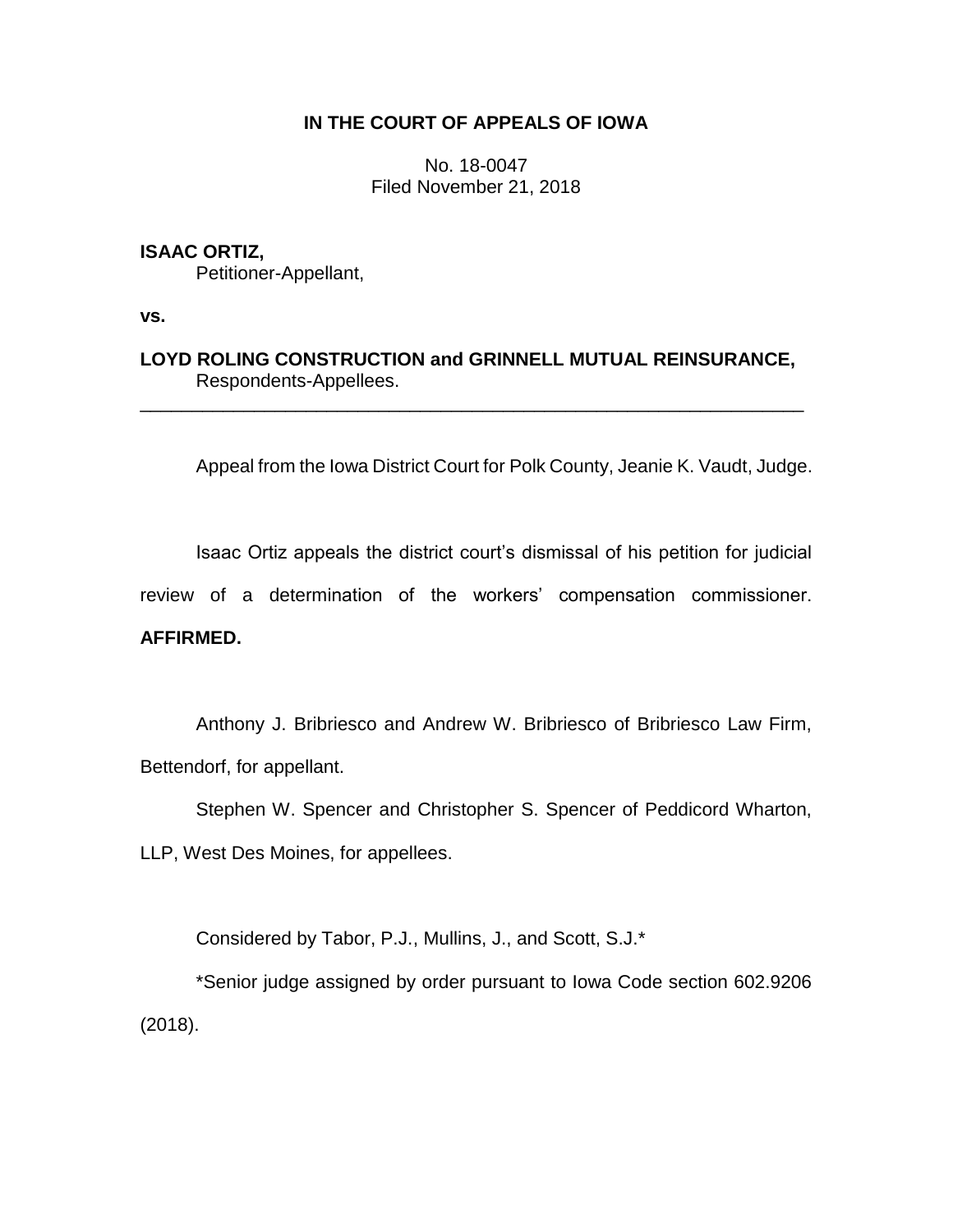#### **SCOTT, Senior Judge.**

Isaac Ortiz appeals the district court's dismissal of his petition for judicial review of a determination of the workers' compensation commissioner, contending the district court erred in concluding he failed to substantially comply with the service requirements of Iowa Code section 17A.19(2) (2017).

# **I. Background Facts and Proceedings**

On September 19, 2017, Ortiz filed a petition for judicial review in the Iowa Electronic Document Management System (EDMS). Respondents' counsel of record in the underlying administrative proceedings was "added . . . to the case as a party to the litigation" in EDMS. The same day, Ortiz's counsel's paralegal emailed a copy of the petition for judicial review to respondents' counsel. On September 20, Ortiz's counsel filed an "affidavit of service," noting he emailed a copy of the petition to respondents' counsel. The same day, Ortiz's counsel's paralegal "emailed a copy of the Notice of Filing Petition for Judicial Review and Request for Transmittal of Record, with a copy of the file-stamped Petition for Judicial Review" to respondents' counsel.

On September 28, an attorney for the respondents emailed Ortiz's counsel the following:

I have been given the documents that were recently filed with the Polk County District Court on . . . Ortiz. I was wondering if you were going to be sending the Petition to us via regular mail? Please let me know as soon as you can.

The next day, September 29, counsel for Ortiz responded that he would have his paralegal send a copy of the petition via regular mail. The petition was not placed in the mail until October 3.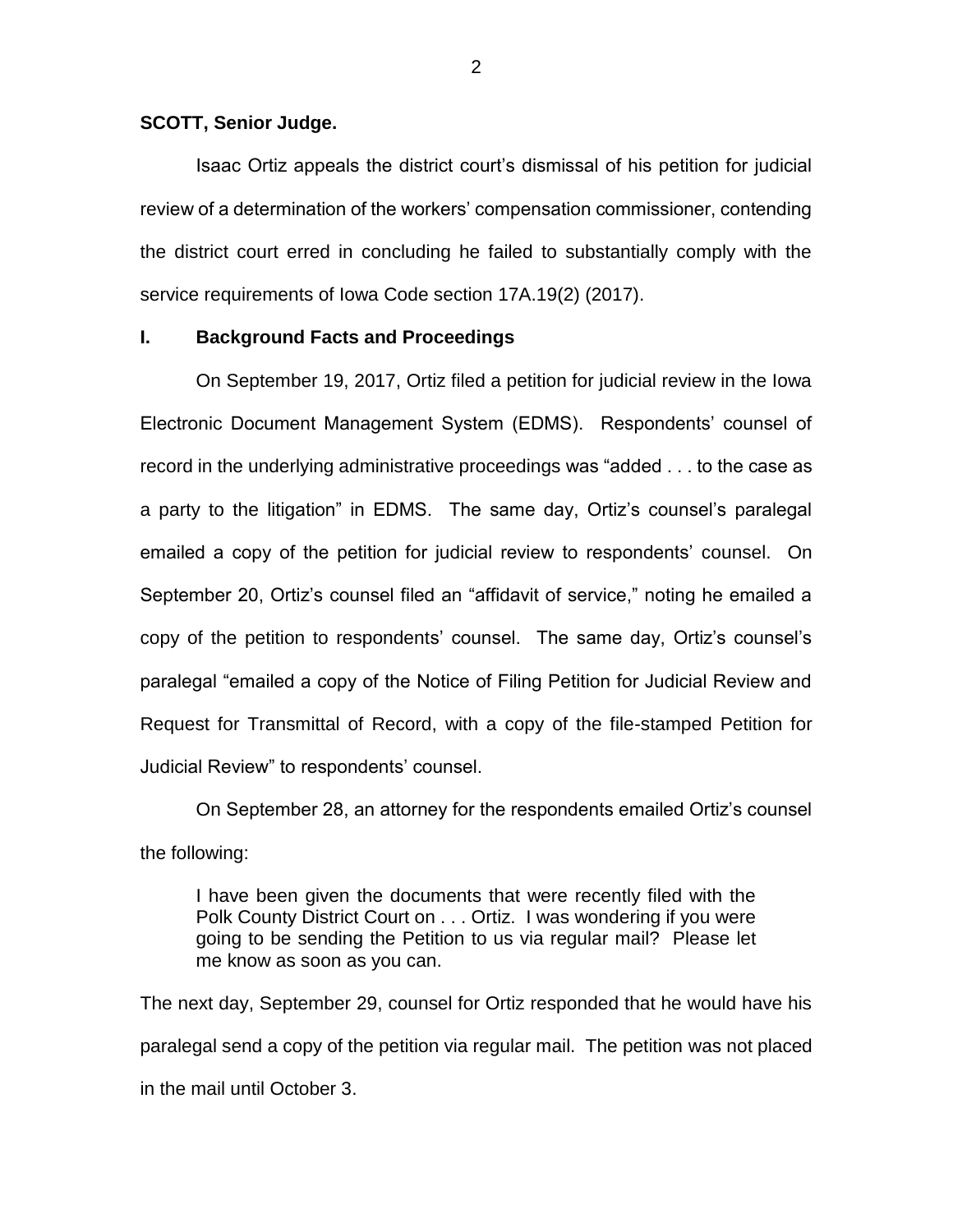On October 9, respondents filed a motion to dismiss the petition, arguing Ortiz failed to substantially comply with the service requirements of section 17A.19(2) and the district court therefore lacked jurisdiction. Ortiz resisted. Following a hearing, the district court granted respondents' motion to dismiss, concluding Ortiz failed to substantially comply with the service requirements of section 17A.19(2) and it therefore lacked jurisdiction on judicial review. As noted, Ortiz appeals.

#### **II. Standard of Review**

"We review the district court's dismissal of a petition for judicial review for correction of errors at law." *Strickland v. Iowa Bd. of Med.*, 764 N.W.2d 559, 561 (Iowa Ct. App. 2009). To the extent we are required to engage in statutory interpretation, our review is also for correction of errors at law. *DuTrac Cmty. Credit Union v. Hefel*, 893 N.W.2d 282, 289 (Iowa 2017). "The sole question is whether the district court correctly applied the law." *Remer v. Bd. of Med. Exam'rs*, 576 N.W.2d 598, 600 (Iowa 1998).

## **III. Analysis**

Ortiz argues the district court erred in concluding he failed to substantially comply with the Iowa Administrative Procedure Act's service requirements for judicial review proceedings. Iowa Code section 17A.19(2) provides, in relevant part, the following:

Within ten days after the filing of a petition for judicial review the petitioner shall serve by the means provided in the Iowa rules of civil procedure for the personal service of an original notice, or shall mail copies of the petition to all parties named in the petition and, if the petition involves review of agency action in a contested case, all parties of record in that case before the agency. Such personal service or mailing shall be jurisdictional. The delivery by personal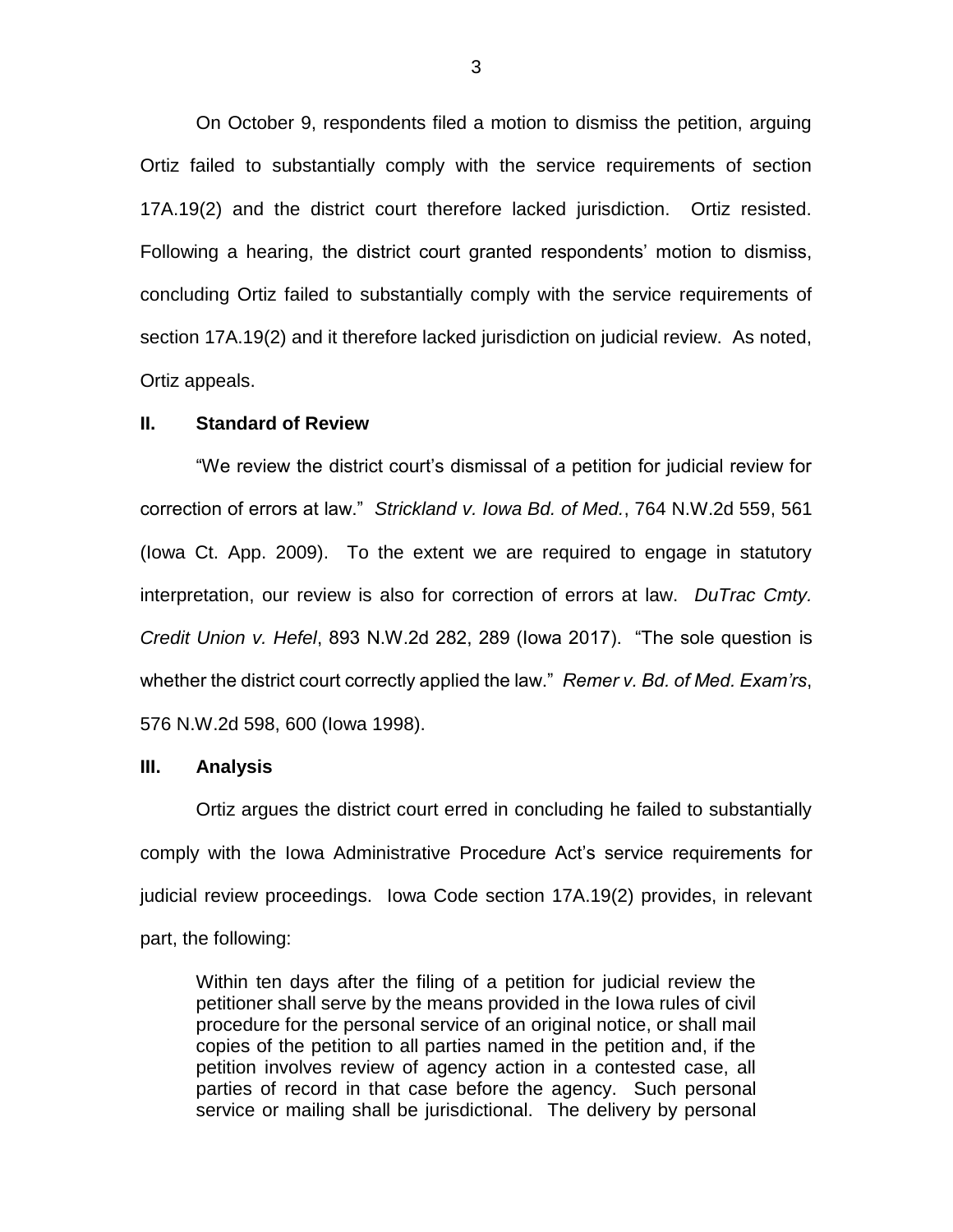service or mailing referred to in this subsection may be made upon the party's attorney of record in the proceeding before the agency. A mailing shall be addressed to the parties or their attorney of record at their last known mailing address. Proof of mailing shall be by affidavit.

The statute allows for two avenues for service in a judicial review proceeding following a contested agency case: (1) service by the means provided in the Iowa rules of civil procedure for the personal service of an original notice<sup>1</sup> and (2) service by mailing of copies of the petition to all parties named in the petition and all parties of record in the case before the agency. Iowa Code § 17A.19(2). Service under either alternative may be made upon a party's attorney of record in the underlying agency proceedings. *Id.* The statute requires that service be completed within ten days of the filing of the petition for judicial review. *Id.* "[S]ubstantial—not literal compliance with section 17A.19(2) is all that is necessary to invoke the jurisdiction of the district court." *Brown v. John Deere Waterloo Tractor Works*, 423 N.W.2d 193, 194 (Iowa 1988).

It is generally undisputed that Ortiz's attempt at service does not comply with the delivery-by-personal-service alternative. We therefore only consider whether Ortiz was in substantial compliance with the delivery-by-mailing alternative. Ortiz maintains he substantially complied with the statute because respondents' counsel of record in the administrative proceedings received a filestamped copy of the petition through email and EDMS within the ten-day period.

 $\overline{a}$ 

<sup>1</sup> *See* Iowa Rs. Civ. P. 1.302(3)–(5), .305.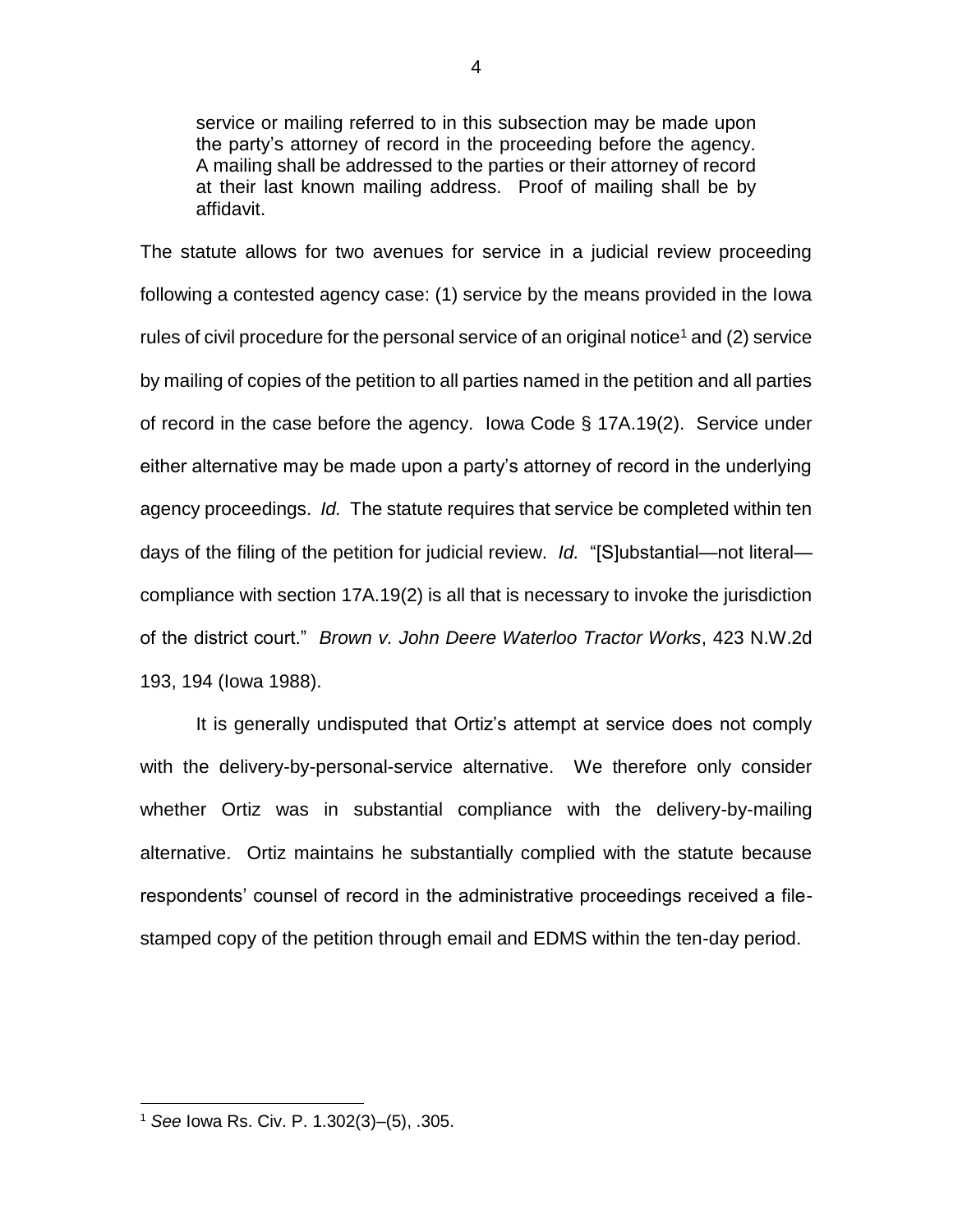Other cases in which Iowa courts have found substantial compliance have involved situations in which the petitioner has made some attempt to comply with the personal service or mailing delivery requirements of section 17A.19(2) before the ten-day period expired. *See, e.g.*, *Monson v. Iowa Civil Rights Comm'n*, 467 N.W.2d 230, 232 (Iowa 1991) (finding substantial compliance where tardy personal service was a result of a mistake by the sheriff's office and not attributable to petitioner); *Brown*, 423 N.W.2d at 193–94 (finding substantial compliance even though service of petition by mailing was made *before* rather than *after* filing of petition); *Richards v. Iowa Dep't of Revenue*, 362 N.W.2d 486, 487–89 (Iowa 1985) (finding compliance with delivery-by-personal-service alternative where petitioner timely, but personally, served opposing party contrary to prohibition of such service under now Iowa Rule of Civil Procedure 1.302(4)); *Buchholtz v. Iowa Dep't of Pub. Instruction*, 315 N.W.2d 789, 792–93 (Iowa 1982) (finding substantial compliance with service-by-mailing alternative where the agency received timely mailed notice but the petition contained a mistaken designation of the agency); *Cowell v. All-American, Inc.*, 308 N.W.2d 92, 94–95 (Iowa 1981) (finding substantial compliance under prior version of section 17A.19(2) where petitioner timely mailed copy of petition to a party's attorney despite statute requiring the mailing "shall be addressed to the parties at their last known mailing address"); *Green v. Iowa Dep't of Job Serv.*, 299 N.W.2d 651, 654 (Iowa 1980) (finding compliance with section 17A.19 where a party of record before the agency was properly served but was not named as a party in the caption of the petition); *Frost v. S.S. Kresge Co.*, 299 N.W.2d 646, 647–48 (Iowa 1980) (finding compliance with section 17A.19(2)